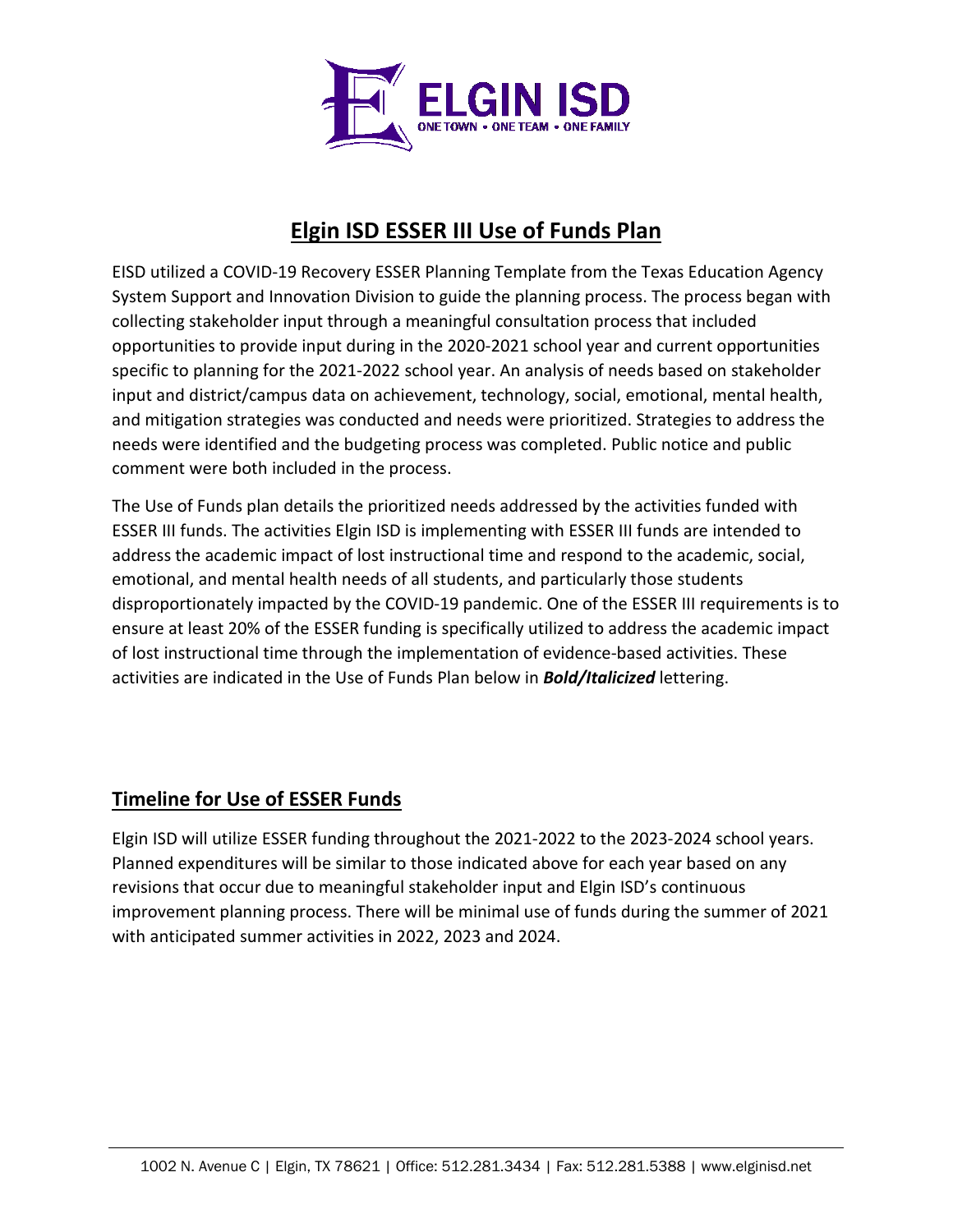

### **Indicated needs: Helping students with unfinished learning, Student engagement in learning, Additional academic support, Supporting social and emotional needs**

| <b>Kindergarten</b>                            | Reduce the adult to student ratio to enhance developmentally                                                                                                                                                                   |
|------------------------------------------------|--------------------------------------------------------------------------------------------------------------------------------------------------------------------------------------------------------------------------------|
| <b>Aides</b>                                   | appropriate learning environment and to address individualized learning                                                                                                                                                        |
|                                                | needs, including those who did not attend PK in 2020-2021.                                                                                                                                                                     |
| <b>Literacy Specialist</b>                     | Provide high dosage tutoring and fundamental early literacy skills for                                                                                                                                                         |
| <b>Aides</b>                                   | students identified in Tier II.                                                                                                                                                                                                |
| <b>Recovery</b>                                | Recover and sustain student enrollment and attendance. Assist with the                                                                                                                                                         |
| <b>Specialist</b>                              | implementation of campus systems and truancy prevention measures.                                                                                                                                                              |
| <b>Credit Recovery</b>                         | Provide opportunities for students to recover credits not gained due to<br>the impact of the pandemic.                                                                                                                         |
| <b>Counselors</b>                              | Support students, teachers, and campus staff by providing social<br>emotional and mental health services needed, including to engage and<br>support students and families in the return to learning at school.                 |
|                                                |                                                                                                                                                                                                                                |
| <b>Accelerated</b><br><b>Learning Teachers</b> | Provide support for flexible grouping to provide 1.) focused instruction to<br>recover identified unfinished learning for essential standards in reading<br>and math and 2.) ensure students continue to learn on grade level. |

#### **Indicated need: Extended learning opportunities**

| Summer School            | Extended learning to address unfinished learning for students to receive   |
|--------------------------|----------------------------------------------------------------------------|
|                          | targeted instruction and ensure acceleration into grade level learning.    |
| Algebra Summer           | Provide students a jumpstart into Algebra by pre-teaching critical         |
| <b>Bridge</b>            | concepts that were not successfully learned due to the pandemic.           |
| <b>Extended Learning</b> | Opportunities for students to fill gaps in learning through before school, |
| Academies                | afterschool, and/or extended week tutoring.                                |
| Before and After         | Provide a safe and supportive extended learning environment for            |
| School                   | student enrichment that provides aligned school day academic               |
| Programming              | assistance.                                                                |
|                          |                                                                            |